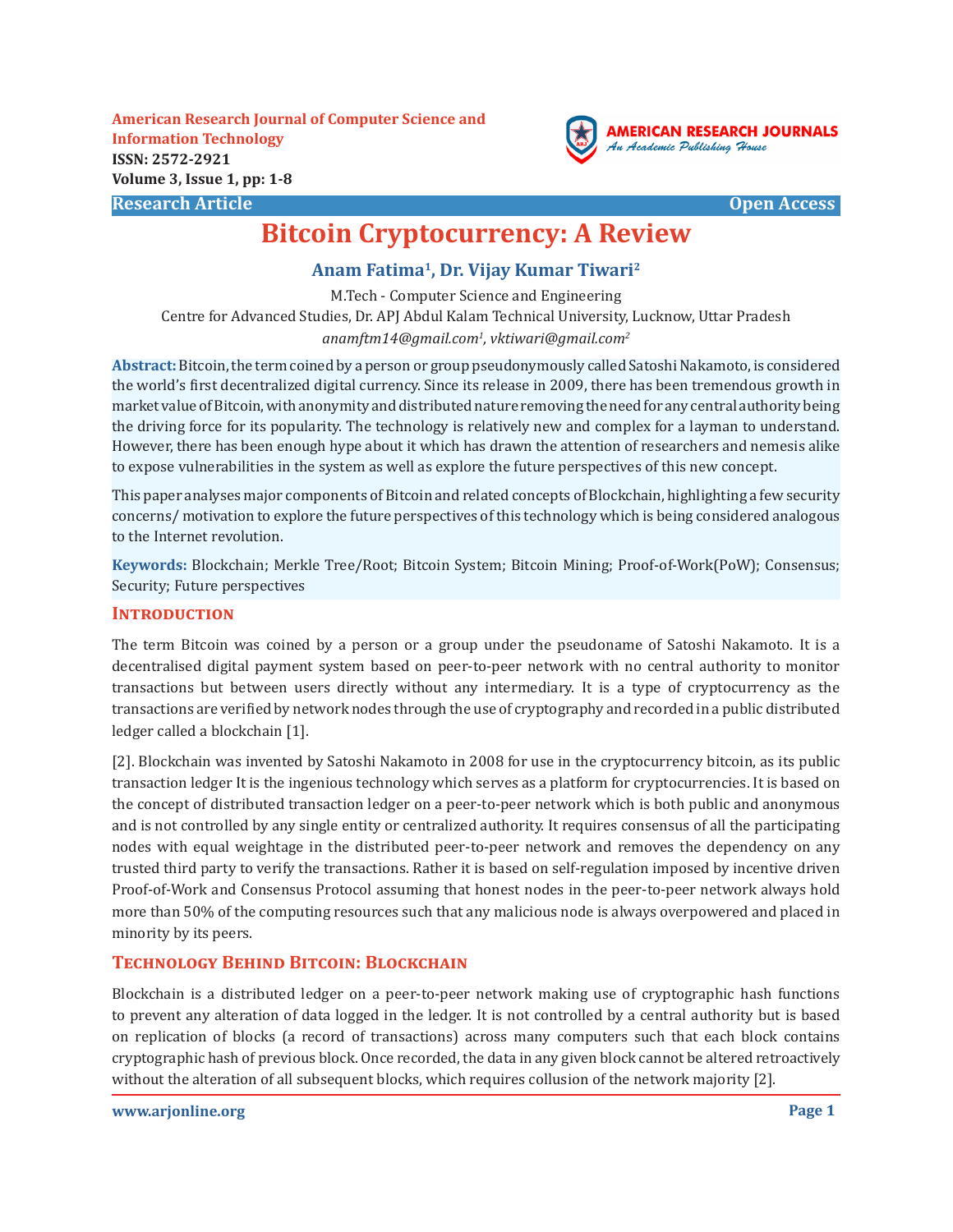Blockchain's ability to distribute processing while ensuring the veracity of transactions may allow companies to process data far more efficiently [20]. This has drawn the attention of many companies to put to affect this concept into many other applications requiring distributed secure database.

## **A. Block**

A block is typically a collection of transactions stored in Merkle Tree Structure. It is used to maintain the integrity of the data in the block. The structure of the tree is such that if there is any single change in the transaction details or their order, the Merkle Root changes.

There are several transactions in a block. Every transaction in the block has a hash associated with it. The leafnodes contain these transaction hashes. All of the transaction hashes are further hashed repeatedly pair-wise in a bottom-up way to form a tree-like structure with its root containing hash of all the transactions in the block. The root of the tree called Merkle Root contains cryptographic hash calculated from the transactions included in the block serving as proof that the contents of the block have not been tampered with.

Figure 1 (Source: [3]) shows the Merkle Tree Structure where every leaf node contains hash of the transactions included in the block and every non-leaf node contains the hash of its child nodes.



**Fig1.** *Merkle Tree Structure (Source: [3])*



**Fig.2.** *Blockchain Structure (Source: [4])*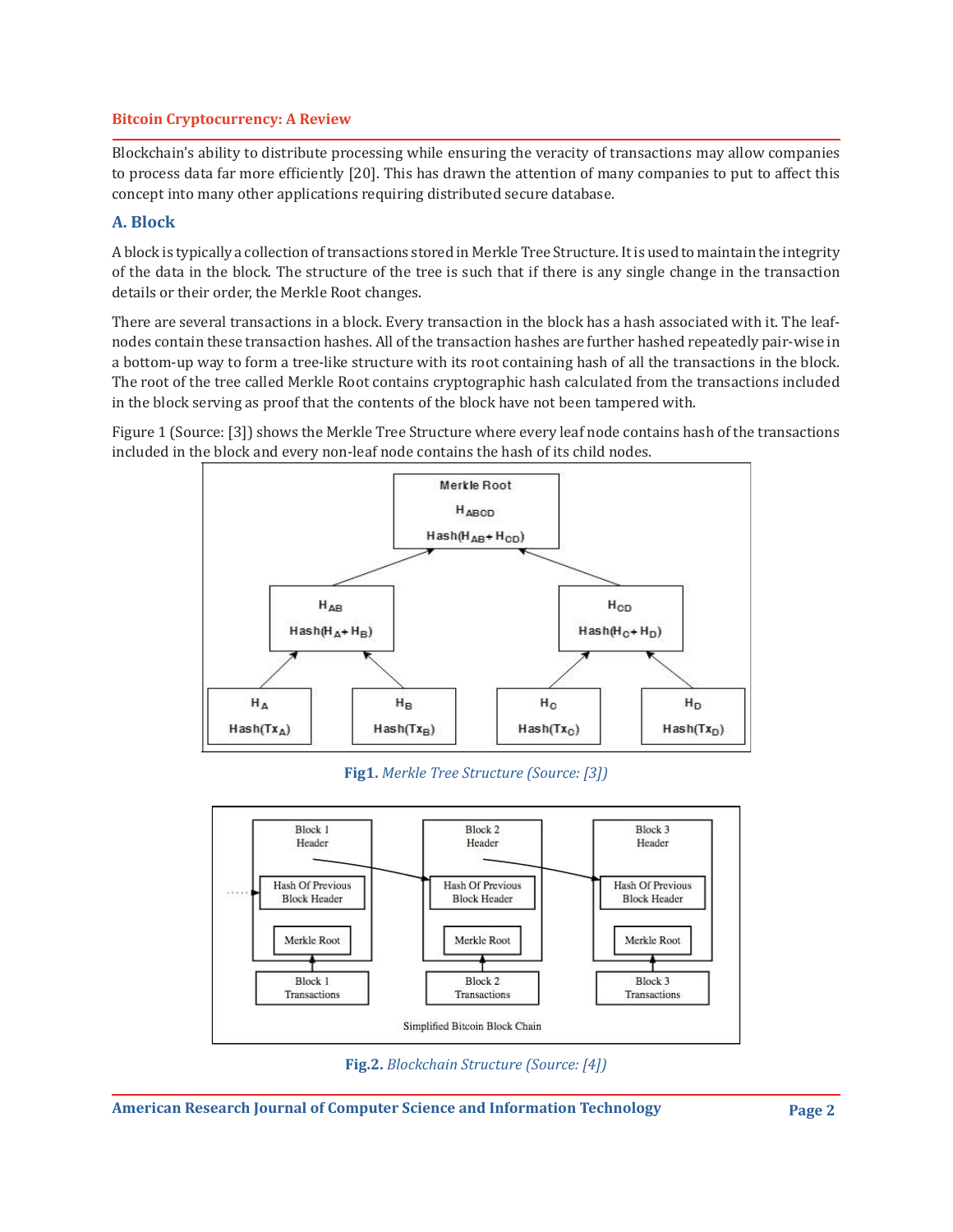## **B. Blockchain**

It is a linked-list type structure such that each block contains hash of the previous block intrinsic to prevent modification of data in a block once added to the distributed ledger, i.e., Blockchain. Build originally to support Bitcoin as its public distributed legder, it has tremendous scope to be used in several other applications such as those requiring permanent secure storage of data on a distributed network.

Typically, if a transaction in a block is tampered with, the hash value of the Merkle Root changes which in turn will change the subsequent blocks as each block contains hash of previous block. This makes the blockchain immutable as any slight change in any block will completely change the chain.

A block will have one parent but can have multiple child each referring to the same parent block hence contains same hash in the previous block hash field [16]. Every block contains hash of parent block in its own header and the sequence of hashes linking individual block with their parent block creates a big chain pointing to the first block called as Genesis block [16].

Figure 2 (Source: [4]) gives an overview of structure of Blockchain.

# **What is Bitcoin System**

Bitcoin is the world's first decentralised cryptocurrency. It does not require a trusted third party such as a central bank or single entity to verify transactions. It is based on a peer-to-peer network where transactions take place directly between users and are verified by network nodes and recorded in public distributed ledger relying on the consensus of the nodes in the network.



**Fig3.** *Bitcoin Transactions (Source: [8])*

When we are dealing in physical cash, there is no requirement of a third party to verify transactions as once the real money leaves our possession it completely belongs to the new person. But same thing cannot be said for digital money. One can simply copy that digital money and pay somewhere else (the double-spending problem). Bitcoin solves the problem of being copied and getting spent twice. Bitcoin users protect themselves from double spending fraud by waiting for confirmations when receiving payments on the blockchain, the transactions become more irreversible as the number of confirmations rises [5]. When miners pull the transactions simultaneously from the pool, then whichever transaction gets the maximum number of confirmations from the network will be included in the blockchain, and the other one will be discarded. That's why it is recommended for merchants to wait for a minimum of 6 confirmations [6].

**American Research Journal of Computer Science and Information Technology**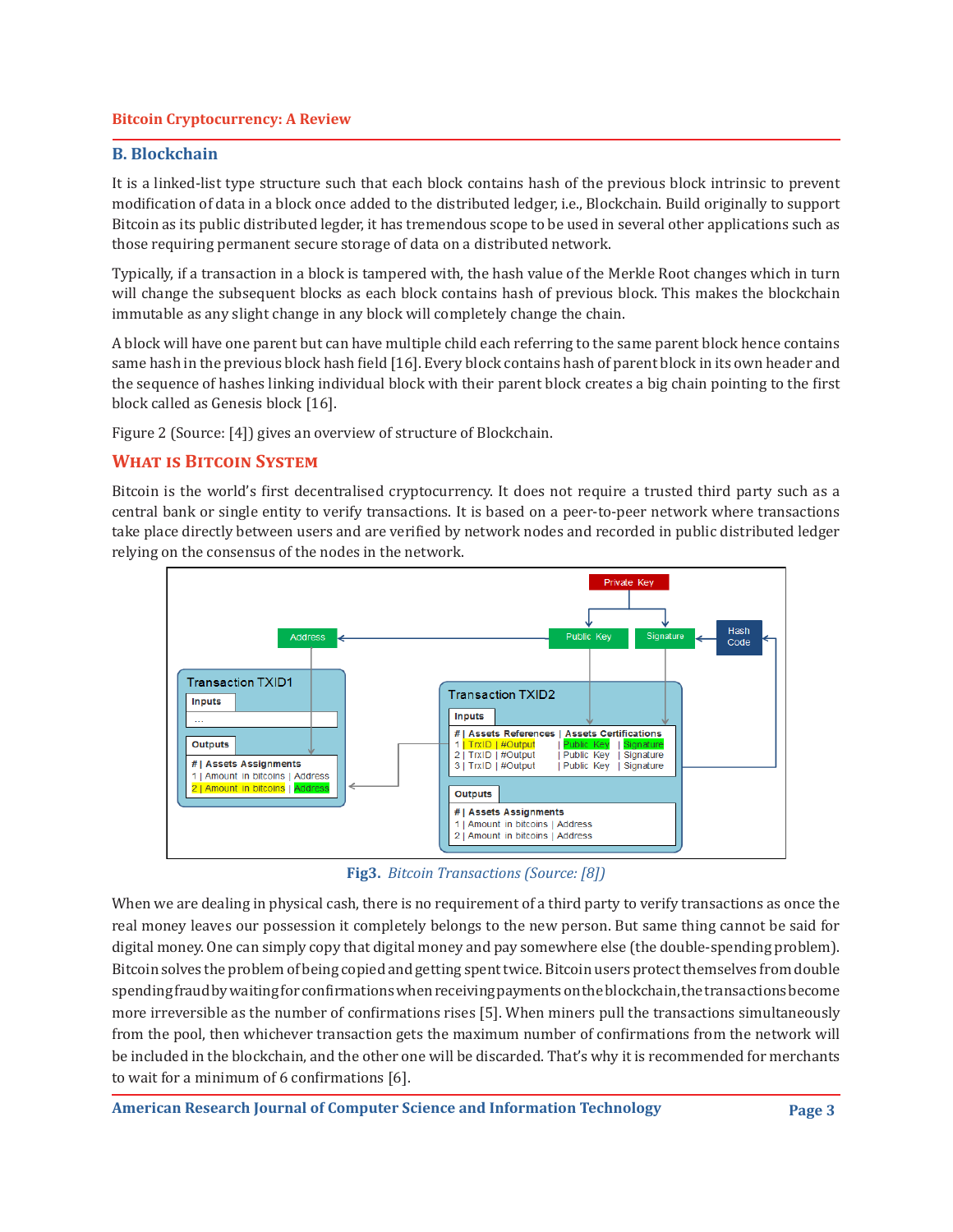## **A. Bitcoin Transaction**

Transactions are a means to transfer coins from one wallet to another. Blockchain can be imagined as record of the transactions between various bitcoin addresses.

"We define an electronic coin as a chain of digital signatures. Each owner transfers the coin to the next by digitally signing a hash of the previous transaction and the public key of the next owner and adding these to the end of the coin."

#### —Satoshi Nakamoto, Bitcoin Whitepaper [7]

Bitcoin Transactions consist of one or more inputs and one or more outputs. When a payer wants to send bitcoins to payee, a new transaction is created. It consists of an input table where each entry in the table is a reference to previous unspent output table entry of a previous transaction in the blockchain such that the current payer was the payee in the previous transaction. The output table consists of current payee address and the amount of bitcoin being sent to that address. The total amount being spent must be less than the total amount received in previous transaction and must be spent in entirety. If there is a difference, it will be automatically assigned to the miner who recorded the transaction as a transaction fee.

Figure 3 (Source: [8]) shows how the output of the previous transaction is used as input for the new transaction. The public key of current payer in input table is a reference to its address in the previous transaction where he received the amount. This unspent amount is being used as input for current transaction to transfer the money to the current payee whose address and amount being transferred is mentioned in output table.

## **B. Bitcoin Mining and Proof-of-Work**

Bitcoin mining is the process of finding new valid blocks and adding it to public ledger. Whenever a transaction occurs, it is broadcasted in the peer-to-peer network. The miners try to bundle the unconfirmed transactions by firstly confirming every transaction being added in the block for correct digital signatures and checking that payer has enough bitcoins to spend. Then, the miner must solve the computationally complex cryptographic math puzzle as Proof-of-Work (PoW).

The problem of double spending is resolved by Proof-of-work and Consensus Protocol. A proof of work is a piece of data which is difficult (costly, time-consuming) to produce but easy for others to verify and which satisfies certain requirements [9]. They are like math puzzles which require some serious computational efforts for solving but are easy to verify. Originally, a proof-of-work (PoW) system (or protocol, or function) is an economic measure to deter denial of service attacks and other service abuses such as spam on a network by requiring some work from the service requester, usually meaning processing time by a computer [10]. A key feature of these schemes is their asymmetry: the work must be moderately hard (but feasible) on the requester side but easy to check for the service provider [10].

PoW involves searching for a value called nonce and calculating hash of the block with this varying nonce using some hash-function based algorithm such as SHA-256, such that the resulting hash begins with certain number of zeros. The average work required is exponential to the number of zeros in the correct hash however, the verification process consists of a single step, i.e., by executing a single hash [11].

As soon as the miner successfully finds this valid hash value for the block, he adds the block to his own local blockchain and broadcasts it immediately across the entire peer-to-peer network, so that it gets appended to the blockchain. The nodes on receiving this solution, first verify the block generated for correctness before adding to their local copy or else discard it. In practice, most Bitcoin clients require 6 "confirmation" blocks before accepting that a transaction is published.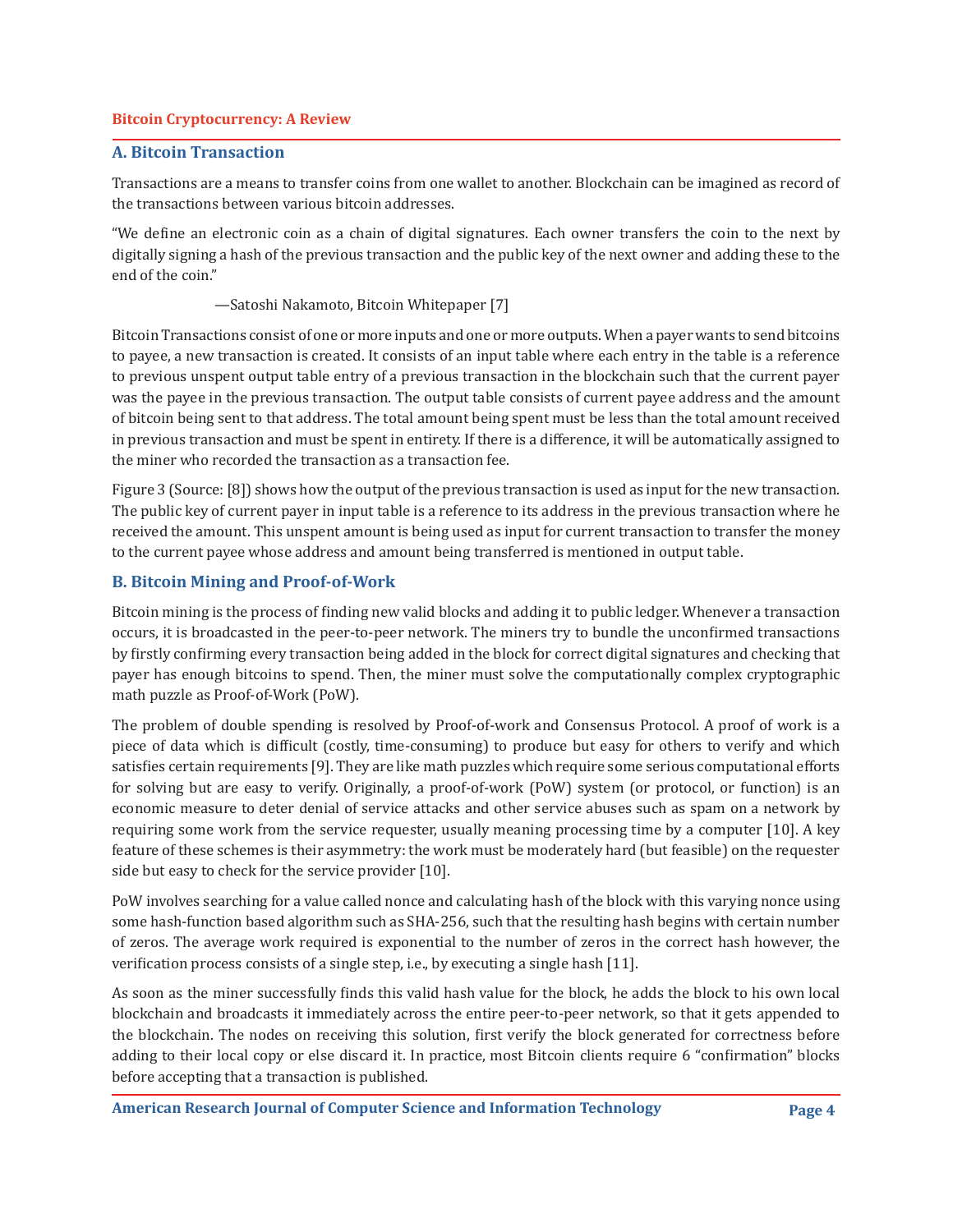

**Fig 4.** *Blockchain consensus model (Source: [12])*

The computational efforts involved with PoW computation make Bitcoin cryptosystem inherently resilient to Sybil attacks where a single adversary can control multiple nodes by creating several virtual machines or generating mulitple IP addresses. PoW computation is highly resource-exhaustive procedure thus making sure that the nodes are not mere virtual entities. Also, it is a means to make the blockchain tamper-proof as modifying a blockchain by a single entity would be practically impossible. In return, for the computational power put in to generate a new valid block, the miners are rewarded with incentives for generating this new block as well as with transactional fee associated with individual transactions in the block. The subsidy given for generating this new block is also a mechanism to introduce new Bitcoins in the system. At Bitcoin's launch, each new block awarded the miner with 50 bitcoins, and this amount halves every four years: Currently each block includes 12.5 new bitcoins [17].

Nowadays, miners join a mining pool instead of mining individually. In the context of cryptocurrency mining, a mining pool is the pooling of resources by miners, who share their processing power over a network, to split the reward equally, according to the amount of work they contributed to the probability of finding a block [19]. It is like a lottery system where if several friends come under a group to buy lottery tickets, it will increase the overall probability of winning and then the money won is shared among friends proportional to amount spend by them in buying the tickets.

# **C. Blockchain Forking and Consensus Protocol**

Consensus is the mechanism for reaching agreement in a group by involving as many entities as possible and the vote of each and every entity has equal weightage.

Due to distributed nature of blockchain, it is possible that two valid blocks are arrived simultaneously, causing two valid separate paths called blockchain forks of equal lengths. The miners are free to choose either forks and continue mining on top of it. The time necessary for PoW calculation is random resulting in miners working on one fork to broadcast a valid block before the others. Whenever a longer instance of blockchain appears in the network, the principle of consensus protocol is to adopt the longest version as soon as it appears, and miners start adding their following blocks on top of this longer chain.

Figure 4 (Source: [12]) shows how nodes adopt the longest version as soon as it appears.

**American Research Journal of Computer Science and Information Technology**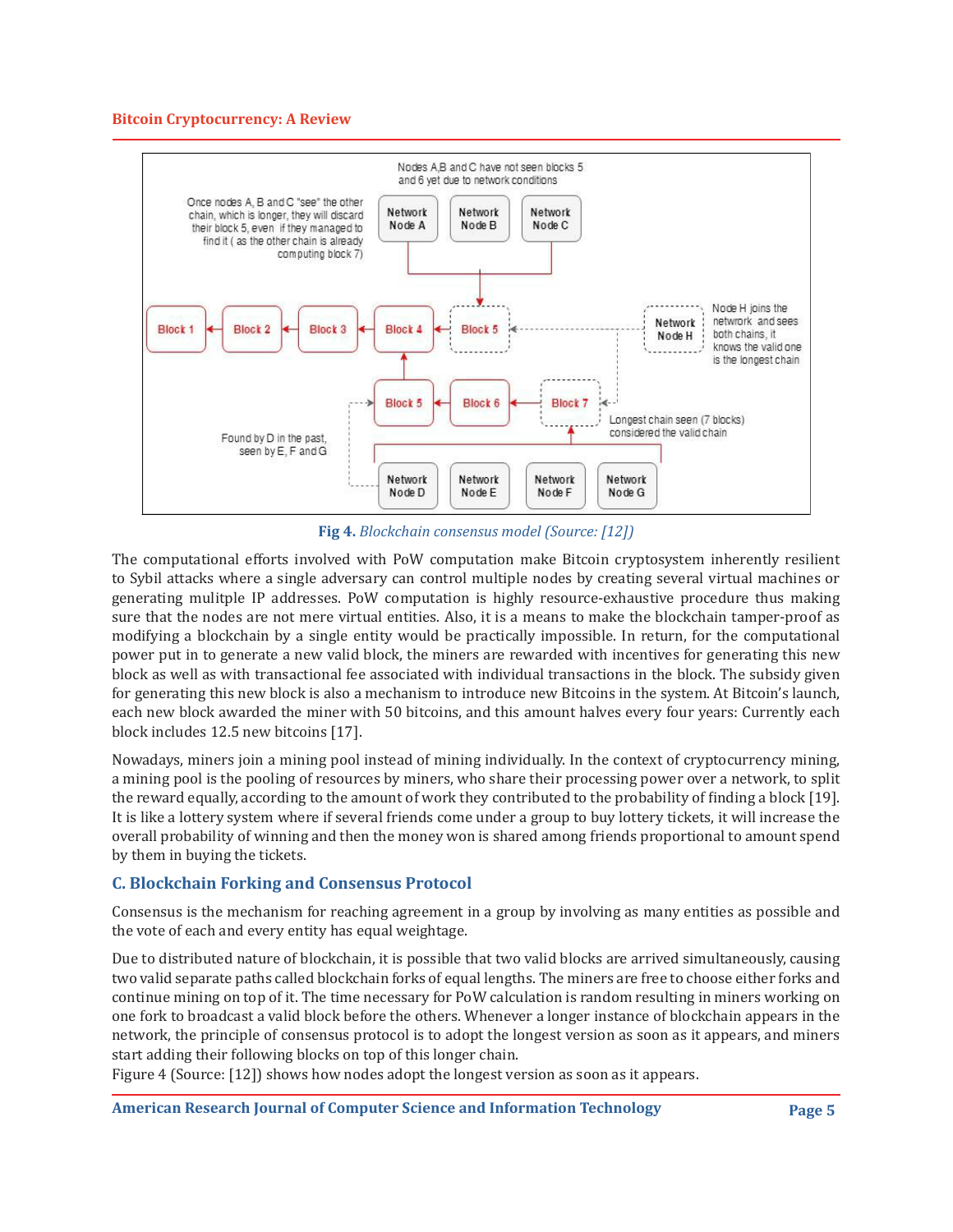# **POTENTIAL SECURITY THREATS TO BITCOIN SYSTEM**

Bitcoin is the most successful digital currency whose security heavily relies on cryptography and the distributed nature of the public ledger. However, the security of such a virtual currency has always been a debatable topic among researchers. Some of the potential threats on this cryptocurrency are discussed here.

# **A. Double Spending Attacks**

Double-spending means spending same bitcoins more than once. This attack is most likely to occur with 'Fast payment' mode where the merchant does not wait to confirm transactions. To mitigate this attack, it is recommended for the merchant to wait for the minimum of 6 confirmations. However, this attack still has a chance to work if the attacker somehow captures 51% of network power (the 51% Attack).

The 51% attack, also known as majority attack is a potential threat where a single entity/group gets control over more than 50% of the network's computing power. The attacker having more than 50% network's computational power can intentionally introduce a blockchain fork by mining privately when paying a merchant for goods. After waiting for n confirmations, the merchant sends the product [18]. If the attacker happened to find more than n blocks at this point, he releases his fork and regains his coins; otherwise, he can try to continue extending his fork with the hope of being able to catch up with the network [18].

It is a debatable issue as practically speaking it is not possible for a single entity to gain more than 50% computational power as it will now act as central authority forfeiting the whole idea of Bitcoin. But it is theoretically possible especially with the rise of mining pools. One mining pool, Ghash.io, once reached roughly 50% of the total computational power. As the pool had no interest in attacking Bitcoin (this would devalue the currency), it took steps to bring the membership back down to below 40% [13].

# .**B. Selfish Mining**

The idea behind Selfish mining attack is to withhold successfully generated block from publishing in the network immediately. Instead, the attacker continues to mine on top of this block secretly while rest of honest miners are wasting their computational power to create this block for the public chain. If this malicious miner is able to find a second block on this new secret chain, it will release its local chain in the network. Thereby forcing the honest miners to accept this chain as it is longer, wasting the efforts of honest miners.

# **C.Distributed Denial-of-Service Attack**

Bitcoin Mining Pools are mostly targeted in Distributed Denial-of-Service (DDoS) Attacks. Malicious miners can perform a DDoS (by having access to a distributed Botnet) on competing miners, effectively taking the competing miners out of the network and increasing the malicious miners effective hashrate [11]. A simple example is sending more amount of junk data than can be handled by the targeted node, hindering its normal working to such as an extent that it starts rejecting requests from honest clients.

# **D. Attacks on Bitcoin wallets**

The client-side applications known as 'wallets' are basically used to manage the Bitcoins owned by the client as well as the transaction of the Bitcoins from/to the client [14]. The wallet thefts are mainly performed using mechanisms that include system hacking, installation of buggy software, and incorrect usage of the wallet [11]. Researchers at the University of Edinburgh in the UK carried out an in-depth security analysis of the communications system used in popular models of Bitcoin wallet [15]. The team used their simple malware to intercept messages exchanged between hardware wallet and computers exposing the vulnerability which can put the users' privacy at stake.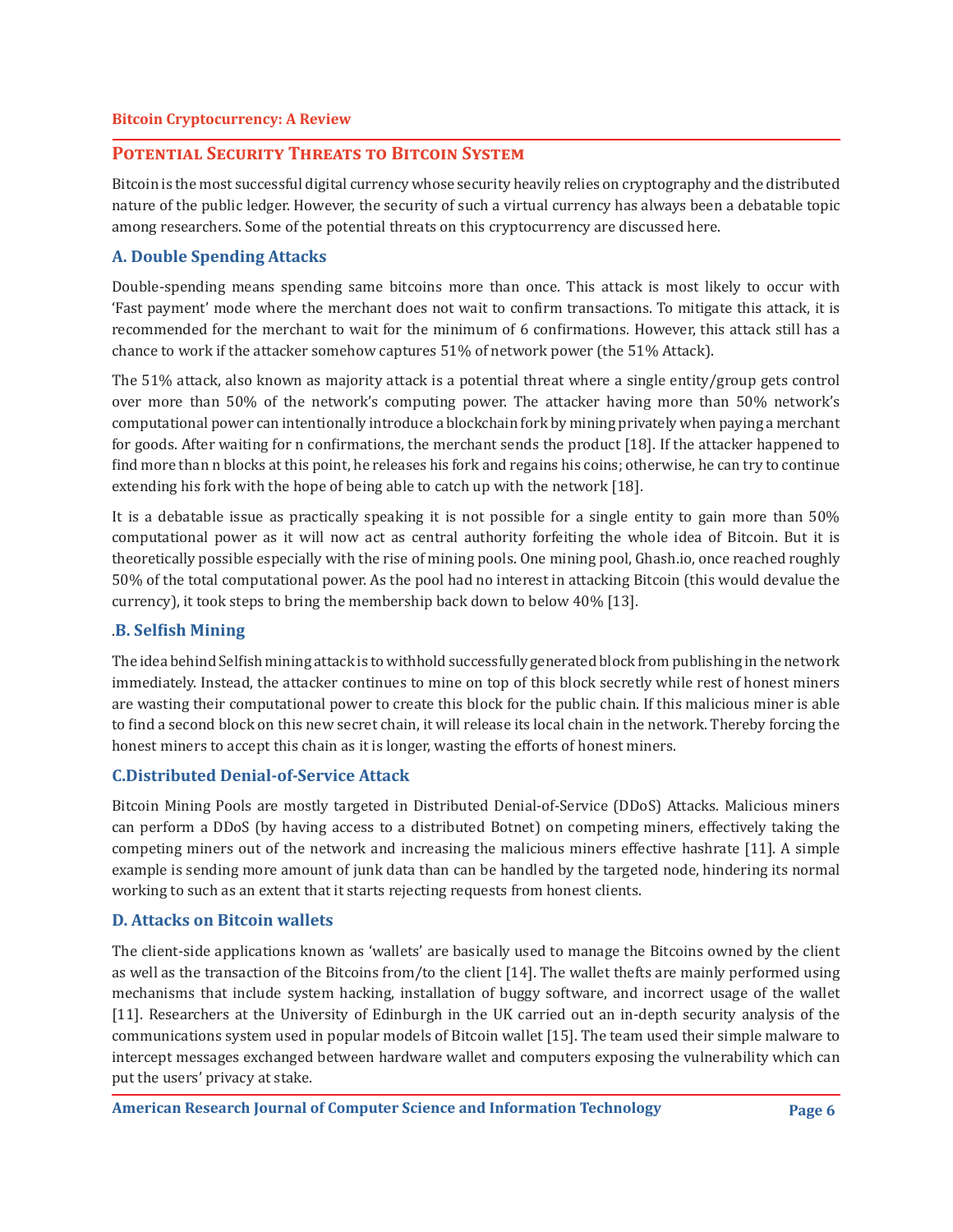## **Conclusion**

Bitcoin is considered the world's first decentralized digital currency based strictly on peer-to-peer network without any central authority such as government or banks to monitor. Much like cash, the personal identity of the person is not needed. Due to increasing faith and recognition of the system, it has the potential to be future of currency as long as security concerns are taken into consideration. The privacy however, has raised certain concerns involving financing of criminal activities such as purchase of illegal goods, tax evasion, terrorist funding, ransom for hackers, etc.

Nonetheless, it gave an intriguing concept of Blockchain which is often considered the next revolution after the Internet, with big companies investing in it. Created as a technology to support cryptocurrency, it has immense potential to be used in Internet-of-Things (IoT), Smart Contracts, Digital Identities, Digital Voting, to name a few.

On the whole, the sole purpose of this paper is to present the basic concept of Bitcoin and the technology behind it, opening a few queries on security aspects so as to have a better understanding of the relatively new concept which has the tremendous potential to change the future of financial and many other services.

## **References**

- 1. Bitcoin, From Wikipedia, the free encyclopedia, https://en.wikipedia.org/wiki/Bitcoin
- 2. Blockchain, From Wikipedia, the free encyclopedia, https://en.wikipedia.org/wiki/Blockchain
- 3. Why does each block store a Merkle root? https://bitcoin.stackexchange.com/questions/48928/whydoes-each-block-store-a-merkle-root
- 4. What Is Hashing? Under The Hood Of Blockchain, By Ameer Rosic, https://blockgeeks.com/guides/whatis-hashing/
- 5. Irreversible Transactions, From bitcoinwiki, https://en.bitcoin.it/wiki/Irreversible\_Transactions
- 6. What is Double Spending & How Does Bitcoin Handle It?, https://coinsutra.com/bitcoin-doublespending/
- 7. Satoshi Nakamoto, "Bitcoin: A peer-to-peer electronic cash system", 2008.
- 8. An Introduction to the Bitcoin System, Structure of a transaction, https://pascalpares.gitbooks.io/ implementation-of-the-bitcoin-system/content/1-transaction-4-structure.html
- 9. Proof of work, bitcoinwiki, https://en.bitcoin.it/wiki/Proof\_of\_work
- 10. Proof-of-work system, From Wikipedia, the free encyclopedia, https://en.wikipedia.org/wiki/Proof-ofwork\_system
- 11. Mauro Conti, Senior Member, IEEE, Sandeep Kumar E, Member, IEEE, Chhagan Lal, Member, IEEE, Sushmita Ruj, Senior Member, IEEE, "A Survey on Security and Privacy Issues of Bitcoin", arXiv:1706.00916v3 [cs.CR] 25 Dec 2017
- 12. What is meant by forking in a Blockchain?, https://lightrains.com/blogs/what-is-meant-by-forkingblockchain
- 13. CS269I: Incentives in Computer Science, Lecture #9: Incentives in Bitcoin Mining∗, Tim Roughgarden†, October 24, 2016, http://theory.stanford.edu/~tim/f16/l/l9.pdf